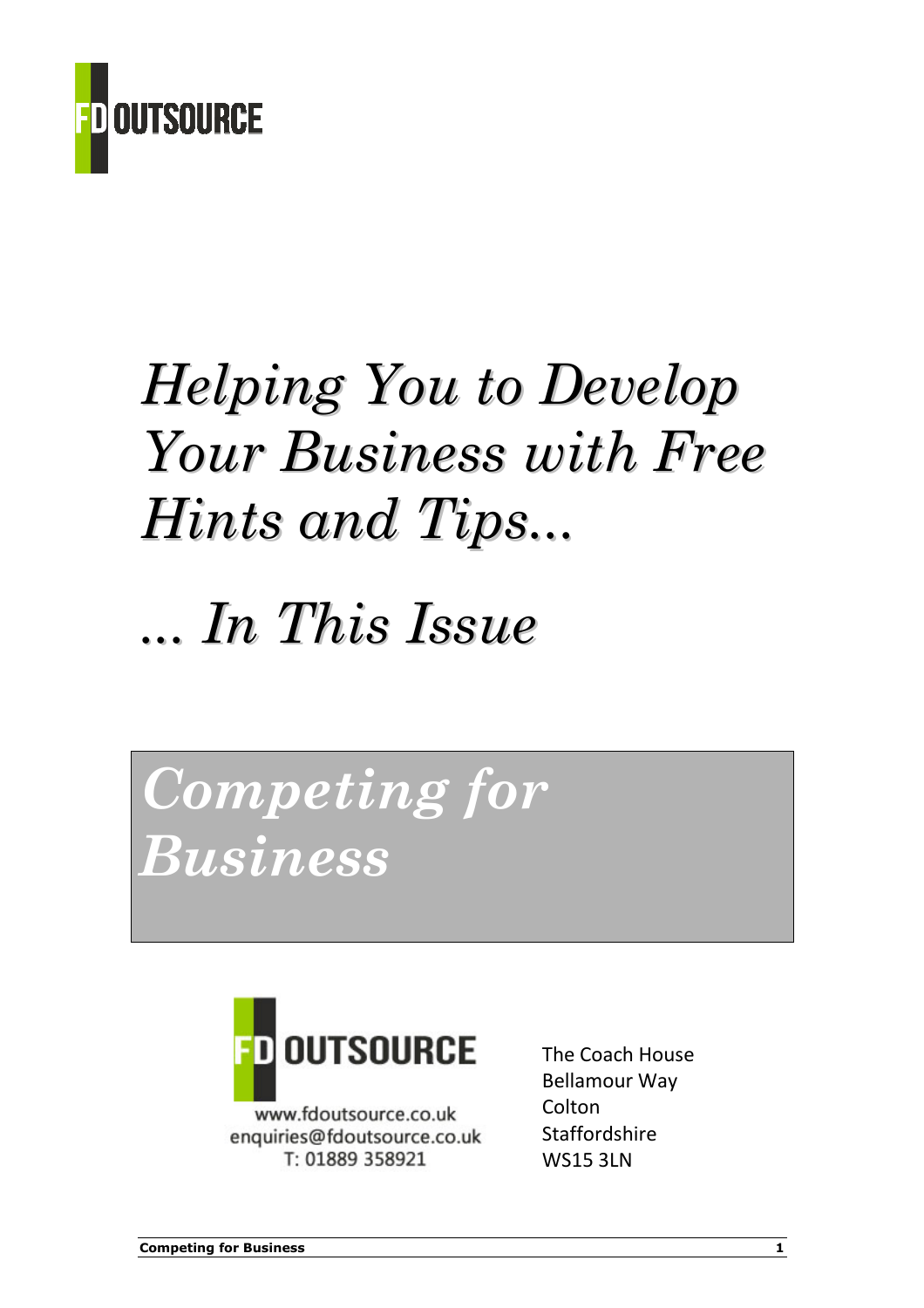# Competing for Business

### $\Rightarrow$  Thriving and surviving in competitive markets

### **Overview**

Businesses tend either to dwell too much on their competitors' activities or to ignore them, as they are unable to exert any direct control. Certainly, the amount of attention that needs to be paid to competitors varies according to the nature of the industry and market. However, while executives are guided by an overall vision and specific objectives, competitive pressures can also be decisive in determining their decisions.

Professor Michael Porter of Harvard Business School has identified five forces affecting competition in an industry, and these provide an interesting lens through which to view current and potential competitors.

Industry rivalry. Companies in the same industry are the most obvious and prominent source of competition. The cola war fought by Pepsi and Coca-Cola is just one example of this.

Market entry. New entrants to a market pose a competitive threat that firms should never underestimate. Leaders should always consider: who might enter the market; how and when it could happen; who has the resources, technical skills and ingenuity to develop a more attractive product offer. (This level of understanding and insight can be developed with scenario thinking.)

Substitutability. Businesses with a product or service for which customers might choose an alternative face a competitive threat, especially if the alternative is cheaper. For example, a train operator may face competition from airlines. What matters is recognising that a business may only need to redefine their business in slightly broader terms to become a competitor. This was highlighted by Theodore Levitt, a business writer, who warned of the dangers of marketing myopia – seeing one's business in simple, narrow terms, rather than from the perspective of the market. The key is to view one's business in broader market terms, for example: an airline company is a transport company and may, therefore, enter the rail or shipping business; a theatre is in the leisure industry and may start competing with cinemas or restaurants.

**Suppliers.** Suppliers wield significant power if the item they provide is scarce or unique or if there are only a few suppliers. Suppliers have considerable power to damage a competitive position. One response is to build close relations with important suppliers to secure delivery and to control prices. In the long-term, the solution may be to move into the supplier's industry altogether to safeguard supplies.

**Customers.** Leaders need to appreciate the power of the customer as a source of competition by assessing the following key issues: how dependent the business is on individual customers; the ease with which customers can move to another supplier; the customer's knowledge of competitors' prices, quality and overall offers. The growth of the Internet as a sales channel has empowered customers, as they can see the differences between competitors. In an increasingly networked, global marketplace, prices become transparent and it is much easier to discover when prices for the same thing are different in separate geographic markets. For example, price transparency became even more of a strategic issue when businesses in the Euro zone adopted a single currency.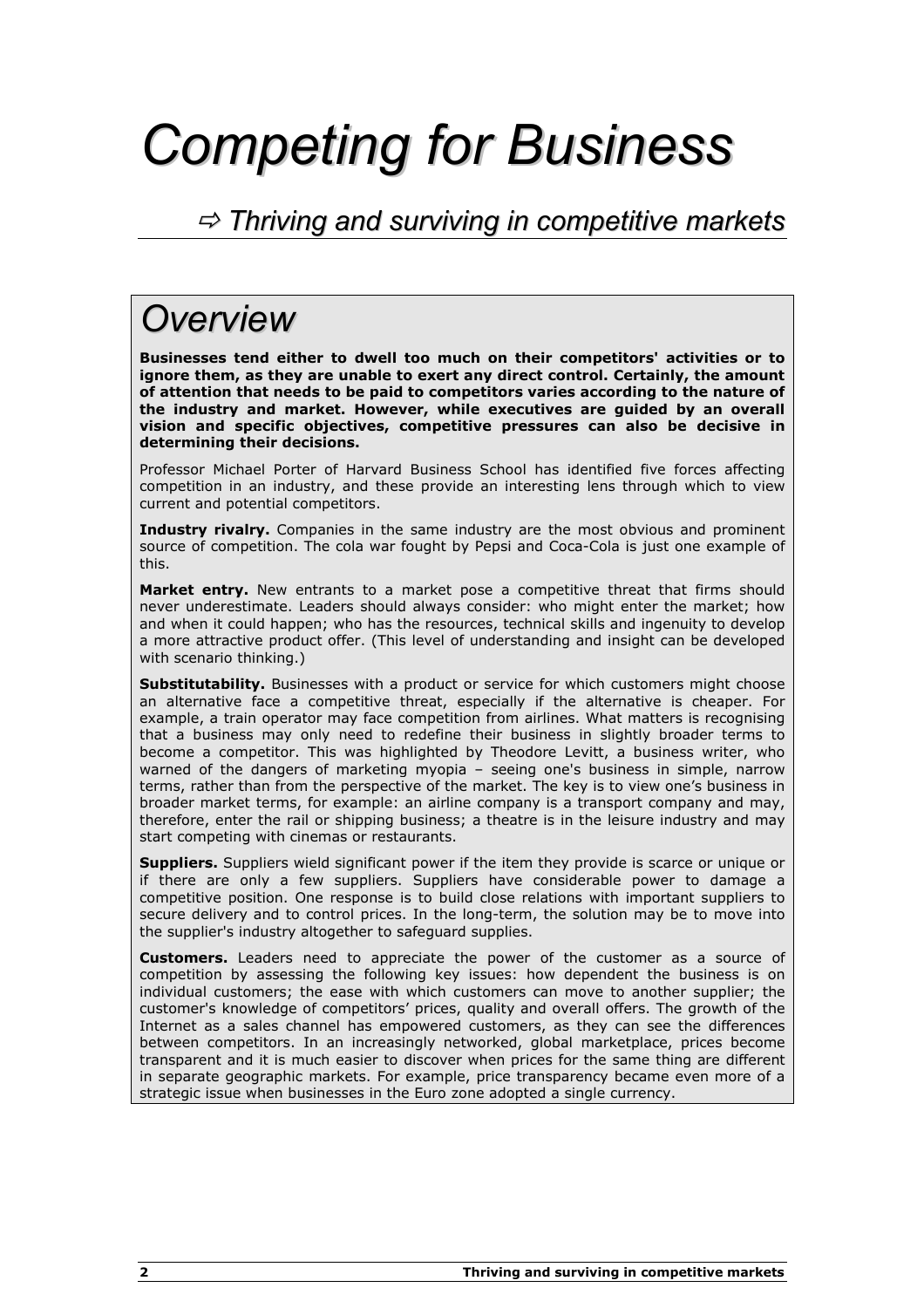# Benefits of enhancing competitiveness

The importance to a firm that its products and services are competitive cannot be overstated. At its most basic level, being competitive enables you to sell more goods or services, but is also means that you can gain greater flexibility in the market. Competitiveness is a relative concept: if you are more competitive then it is likely that your flexibility and market strength will be greater than that of your competitors. Competitiveness also enables you to:

- Develop customer loyalty. Your customers will be more inclined to remain with you, not simply because of inertia but because they know that you are best.
- Increase sales to existing customers, either selling more of an existing product or selling additional products.
- Enhance the strength and value of your business brand. The need to compete brings a discipline to your business, for example by forcing you to manage costs, which may also enable you to enhance profitability.
- Confidently test and develop new products and product extensions. These will enjoy a good start when introduced into the market because of your competitive reputation, customer base and brand appeal that already exists.
- Increase market effectiveness, as competitive businesses are better able to deter new competitors from entering the market, to enter new markets from a position of strength and experience and to withstand challenges and difficulties that may arise.

# Action checklist: enhancing competitiveness

### Know when competition will intensify

Situations that can increase competition (and increase its significance) include:

- When the market is expanding or new (as with the computer industry over the last twenty years or the mobile industry during the last ten years).
- When the stakes are high and there are major profits to be gained, notably when there are relatively few organisations in a large market (as with Cola).

Maintaining keen market awareness will help you to identify the firm's sources of competitive advantage and weakness – enabling you to build on strengths and minimise weaknesses.

When the market is set to change, perhaps as a result of changes affecting patents and intellectual property rights (for example when the patent for a clinical drug expires) or as a result of political or legal developments (such as privatization).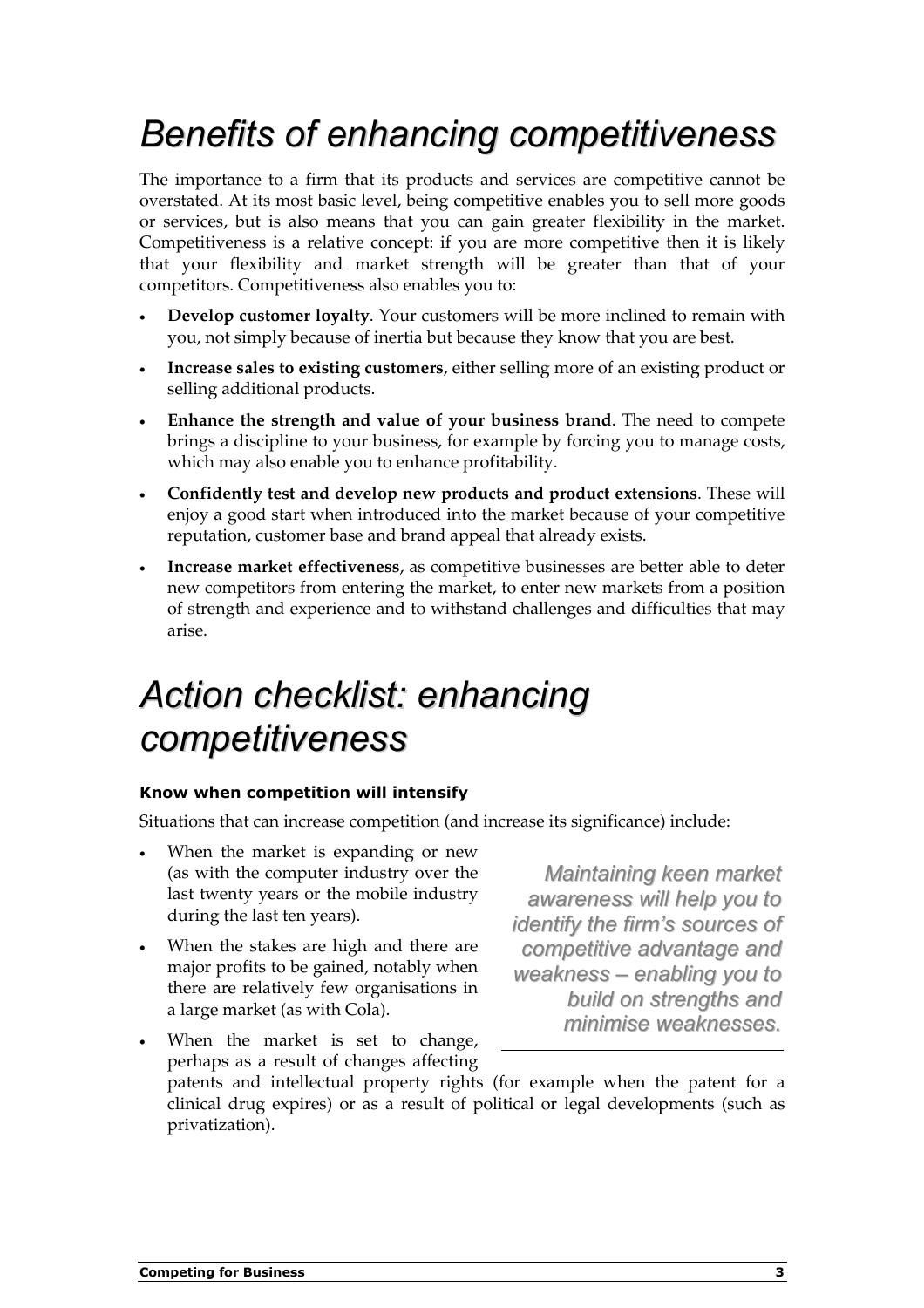When the market is shrinking and there is over-capacity in the market with companies chasing fewer customers. This situation is apparent in manufacturing industries such as shipbuilding, steel-making, aircraft and car production.

### Develop market awareness

Developing a keen sense of market awareness means constantly keeping updated with what your competitors are doing, how they are perceived in the market – and why. When making major decisions, and especially those affecting customers, there are several issues to take into account:

- Pricing policies and product offers.
- Brand reputation, recognition and strength.
- Customers' perceptions and expectations.
- Product quality and service levels.
- Product portfolio.
- Organisational factors such as size, economies of scale, type of employees, training, expenditure on product development and distribution channels.
- Staff loyalty.
- Promotional campaigns, timing, nature and channels used.
- Customer loyalty.
- Financial structure and cash reserves.

Maintaining an awareness of these issues will help to identify where direct competitors are strong and where they are weak and open to competition. It can also help in analysing sources of competitive advantage.

### Build and exploit sources of competitive advantage

Staying ahead of the competition means acquiring and developing resources – tangible and intangible – that will make the business competitive. Often, business thinking lacks a clear understanding of resource building – what it is, how it can be achieved and why it matters. Resources that can be tapped include:

- Cash reserves to sustain marketing campaigns, to ensure innovative development programmes or to reduce prices.
- Purchasing power and the ability to secure reliable supply at relatively low costs develops competitiveness. Costs, quality, prices and delivery can be improved by building close working relations with preferred suppliers.
- People are invariably the decisive factor in achieving success an organisation is only as good as the people who work for it. If there is typically a high degree of staff turnover in the industry, the business needs to be geared to recruiting the best employees. If flexibility and speed of response is valuable (and it usually is), the organisation needs to be able to anticipate major decisions, making the right choices and implementing them. Effective leadership is essential; its absence is a source of competitive disadvantage.
- Product factors significantly affect competitiveness. They include pricing and discounts, distribution channels, marketing methods, brand reputation and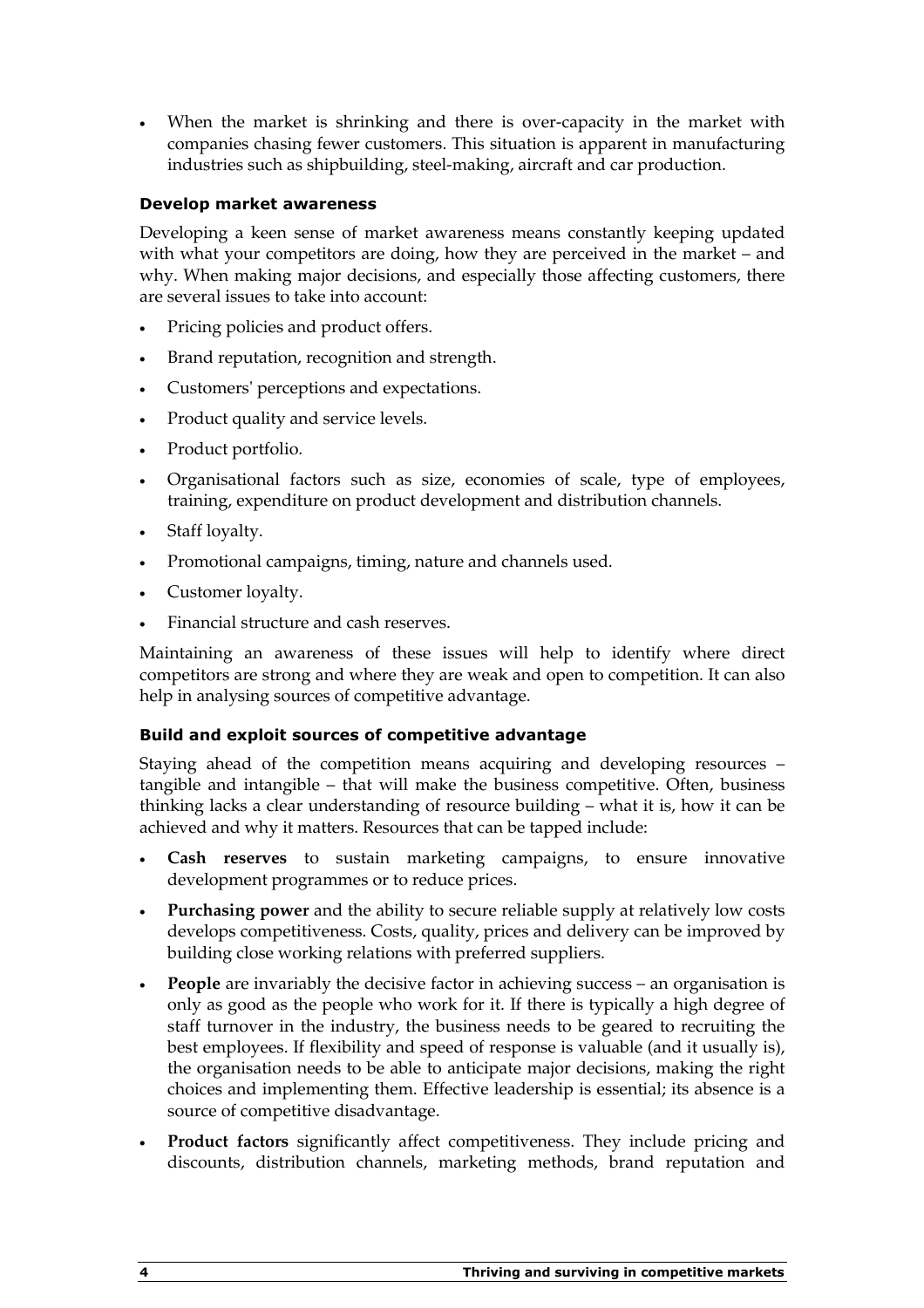appeal, product quality and how the product relates to others (for example, the popularity of film merchandise rests largely on the success of the film).

• Market awareness – understanding who the customers are and what they want (and do not want) is decisive in determining competitiveness. Few markets are clearly defined, and whilst a business may be open to any potential customer it is important to know exactly who the core customers are so that their interests can be given priority.

### Assess the organisation's competitiveness

The success of any strategy is relative. A strategy may be well conceived and executed, it may even succeed in achieving its aims, but it may still be vulnerable to a competitor's actions. To be robust, decisions need to take account of potential competitive threats, and so it is useful to consider worst-case scenarios to make decisions. Assessing an organisation's competitiveness is a complex, demanding and continuous task. What matters is the ability to build an atmosphere in the organisation that is acutely aware of the market, sensing developments and signals and possessing the ability to act on them.

### Choose a market position

First movers can define the product offer, set standards and, most valuably, gain market share and brand awareness. However, the difficulties of being a first mover or pioneer are significant: the danger of spending too much time and energy building market share; the likelihood that achieving the position will be too consuming, either distracting the business leaders or else constraining them. The lack of an existing best practice example is a weakness: there are often no lessons for the first mover to learn and no empirical knowledge of where the pitfalls lie.

There are no easy solutions to these issues, but the first movers that have managed to succeed (such as Dell, eBay and amazon.com) have all demonstrated several features. These include the importance of listening to their customers and building and entrenching market share swiftly, while constantly driving innovations so that there is a stream of new products entering the market, ensuring that they do not get left behind or perceived as yesterday's news.

Early adopters can benefit from the luxury of choosing two possible approaches to developing their business: either by selecting the most profitable or promising market segments or product niches or by choosing the basic offering but adding additional features that will defeat the first mover. The advantage is clearly that the early adopter can learn from the first mover's mistakes – or success – and ensure that their approach takes this to the next level for the customer. The problem for the early adopter is that they will, inevitably, be compared to the first mover: every aspect of their offer and its relative strengths and weaknesses will be scrutinised. Also, the early adopter needs to attack an entrenched market position and attract customers that may well be pleased and loyal with their 'first love', the first mover. As if that was not enough, the margins are unlikely to be the same for the early adopter, as new market entrants usually result in price pressures and a squeeze on margins.

The solutions to these issues come from a clear focus on markets, customers and profits. The obvious approach is to target those areas where the first mover is weak – either structurally or in the eyes of the market – or where they are not being responsive to the market. The second approach is to clearly differentiate the early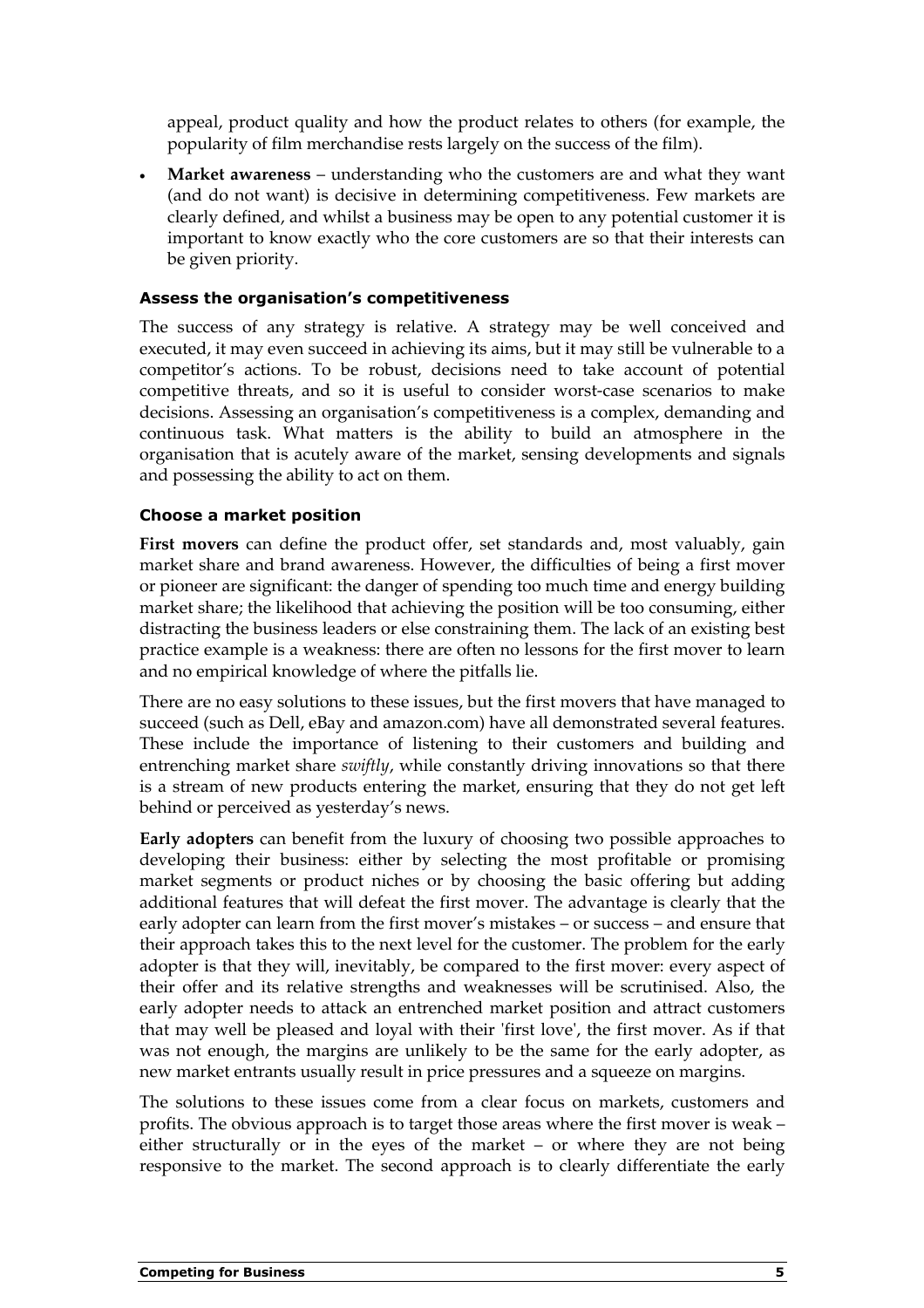adopter from the first mover: perhaps by delivering a message that attacks the market leader or emphasises a vital source of competitive advantage. The early adopter needs to know their strengths, their sources of competitive advantage – not only against the first mover but also against other potential market entrants – and then emphasise these factors. Often, early adopters can succeed by focusing on improving quality and reducing prices, both of which start with an understanding of customers, but are frequently delivered by establishing efficient processes, value chains and supplier relations. This is also important when fighting the (almost) inevitable price war.

Followers have the luxury of having the clearest view of the market and are able to analyse trends, best practices and business opportunities. The problems are the most significant, obvious and hardest to overcome: there is often a herd of followers stampeding into a market (if there is not then that is at least as worrying!) and the difficulty is finding a sufficiently distinctive product offering. The most effective approach is to focus on meeting the needs of specific, tightly defined market segments and then not deviating from that market. Also important is the need to exploit cost advantages or economies of scale: this can be done by growing the business out of an existing business, effectively leveraging and building current resources.

In addition, once the market has been entered the business becomes the incumbent, a position requiring sustained market focus, innovation and a capacity to constantly develop sources of competitive advantage. The best approach clearly depends on a range of factors, but the most significant are the nature of the business, the culture of the organisation and the competitiveness of the market.

# Avoiding problems

To avoid becoming uncompetitive or suffering at the hands of a competitor, the first priority is to understand who your major competitors are – now and in the future. This may mean taking a view beyond traditional channels and types of competitor to see how the market is developing and where competitors may come from. Having understood who your competitors are, it is valuable to understand their strategies: assess how they are competing on price, quality, reputation or any other aspects. It may not help to counter in certain areas – for example, on price, if their cost base is much lower than yours – it may be necessary to find another way to compete. Next, understand exactly what products or services competitors provide, not only the product features but also the resulting benefits to customers, and keep this information updated. To do this, regularly review your competitors' web sites for more information, interview their ex-employees and speak to customers.

It is important to focus on your strengths and deter competitors or to start fighting back if they have already arrived. This can be done by focusing customers on the benefits of your products and services. Make sure that you give customers reasons to stay with you – and reasons to avoid going to your competitors. Finally, ensure your marketing activities are tightly focused so that you have a deeper appeal to narrower segments of the market than your competitor, who may have a broader general appeal to more people, but a less compelling offer to specific segments of the market.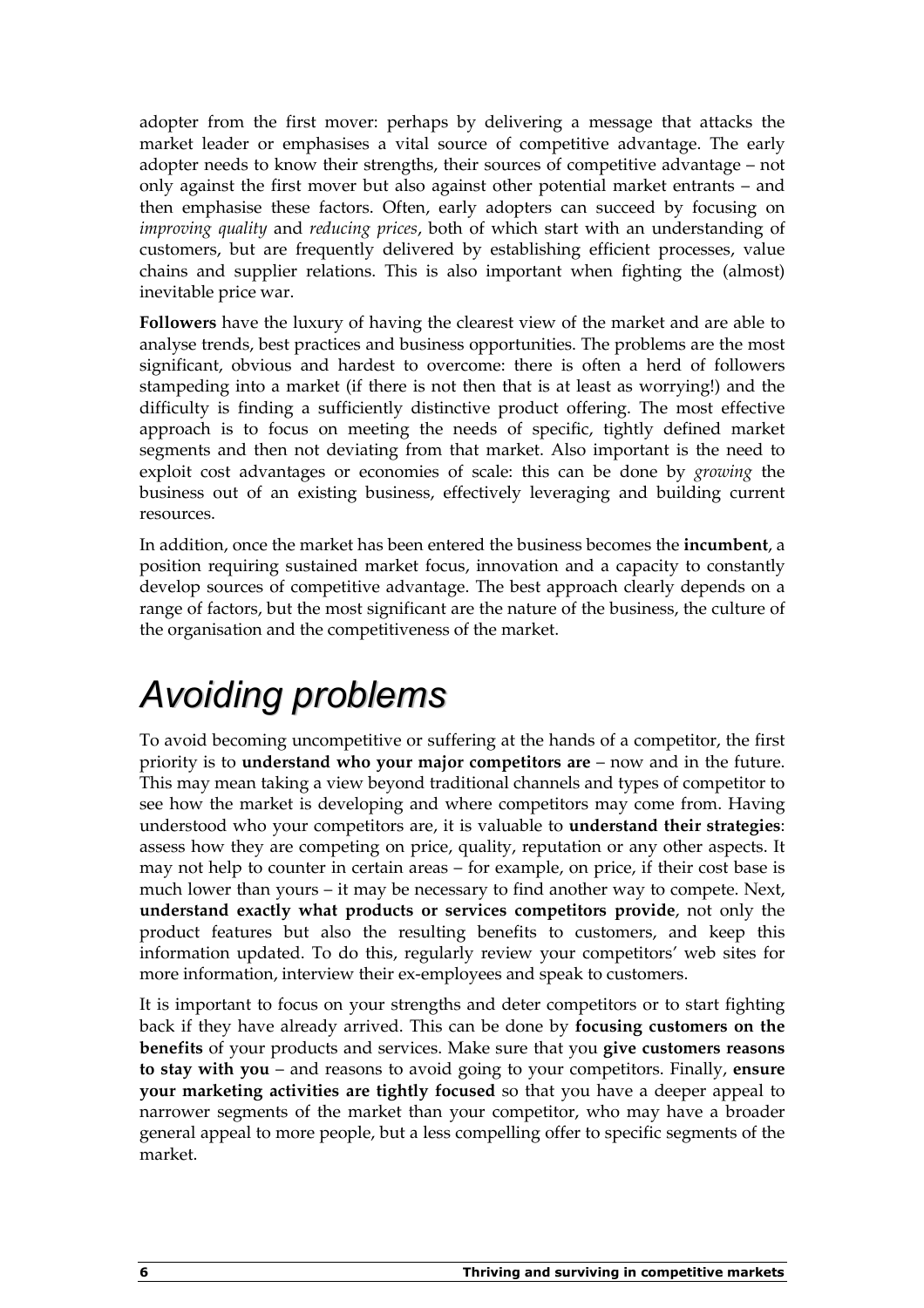# Key questions

Assessing competitiveness can be achieved by considering the following questions:

- How effectively does the business sense developments in the market? Market sensing involves more than market research. It can be defined as all actions, formal and informal, systematic and random, active and passive, engaged in by all members of an organisation which determine and refine individual or collective perceptions of the marketplace and its dynamics. Market sensing goes well beyond market research: at its core is a determination to derive unique insights into the needs of customers and the opportunities within markets.
- How well does the business translate market insights into competitive advantage? Understanding customers and their shifting needs is difficult. Employees close to the market should be encouraged to develop their insights by:
	- o Emphasising informal rewards.
	- o Coordinating the work of different departments.
	- o Influencing the views, values and approach of managers in the organisation.
	- o Fostering a healthy disregard for industry norms, encouraging experimentation and learning.
	- o Promoting trust and openness so that information and ideas are openly shared and discussed in an apolitical manner.
- What are the main sources of competition (for example, is it industry rivalry, substitutability or something else)?
- How effectively are competitors monitored?
- Who decides how and when to respond to competitors, and how effective have those responses been in the past?
- How competitive is your industry, and what is the trend (more competition or less)?
- How competitive is your organisation, and, most importantly, how does it compare to others in the eyes of the customer?

## Dos and don'ts

### Do:

- Actively communicate brand values.
- Benchmark your business against other organisations.
- Meet with customers and understand their perceptions and needs.
- Understand, strengthen and preserve the causes of success in the business.
- Find out why customers prefer you to your competitors.
- Review competitors' strengths and weaknesses regularly. Develop an action plan that, over time, will minimise these strengths and exploit weaknesses.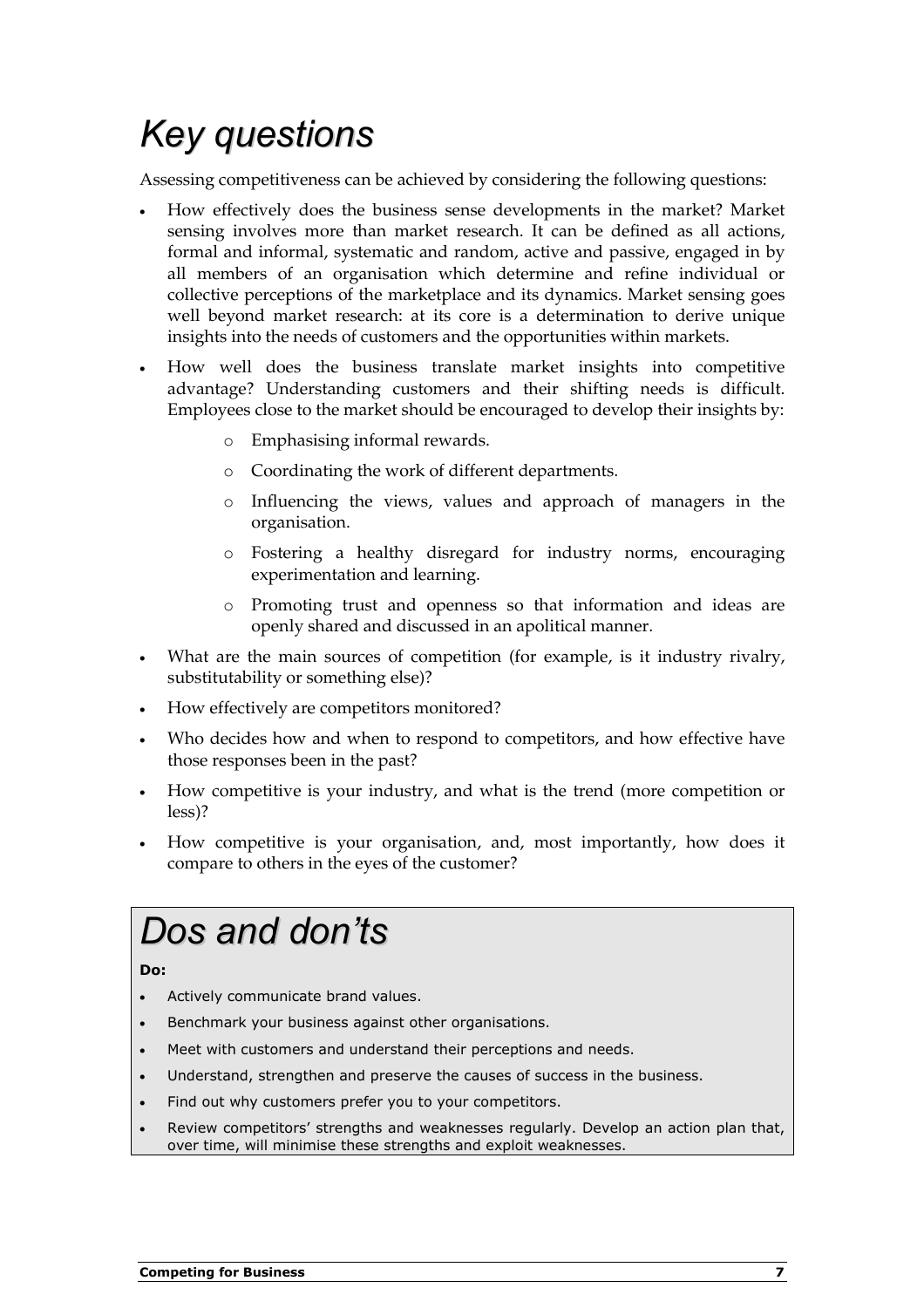• Develop and adjust products, services and/or tactics, taking into account your understanding of the competition.

#### Do not:

- Ignore the brand or be inconsistent.
- Ignore ways to support the local community.
- Neglect customer feedback or the communication channels it comes from.
- Unquestioningly follow past practice or industry norms be prepared to innovate.
- Ignore or pay superficial attention to competitors in developing products and services.
- Act only on your perception of competitors without gathering or analysing information to support your views.

# Things you can do

### Understand and regularly contact customers

To understand your customers' needs – both internal and external – you need to ensure you have open communication channels with them. Ask yourself:

- How often do I communicate with my customers? Is it enough?
- Do I know my customers' businesses?
- What do my customers want to achieve? Have I asked them? What are my customers' long-term goals, and how can I help them to achieve those goals?
- What do my customers perceive as 'added value'? Have I asked them or am I making assumptions?
- What do I do to add value for customers?
- How to I exceed my customers' expectations?

Customers usually welcome the opportunity to have their voices heard, and this simple measure should inform decisions and ideas.

### Involve customers

Involving customers helps to ensure that activities are 'on brand'. In practical terms, it may involve discussing new ideas and initiatives with potential customers. Also, invite customers to comment on what they see: what do they like and value about the brand and what do they want changed? Also, paying attention to those parts of the business where customers 'touch' the business will help to ensure that the brand values are being consistently and practically applied (for example, in the way that telephone calls are handled, statements appear and community work is undertaken).

### Champion your business and differentiate it from competitors

Understand your business brand: its essence, values and attributes. Understand similarities with other firms in your industry, as well as points of differentiation. If you work outside marketing or sales, arrange for an attachment to one of these departments.

Work with colleagues such as your manager, peers and team members (if necessary in a special team) to: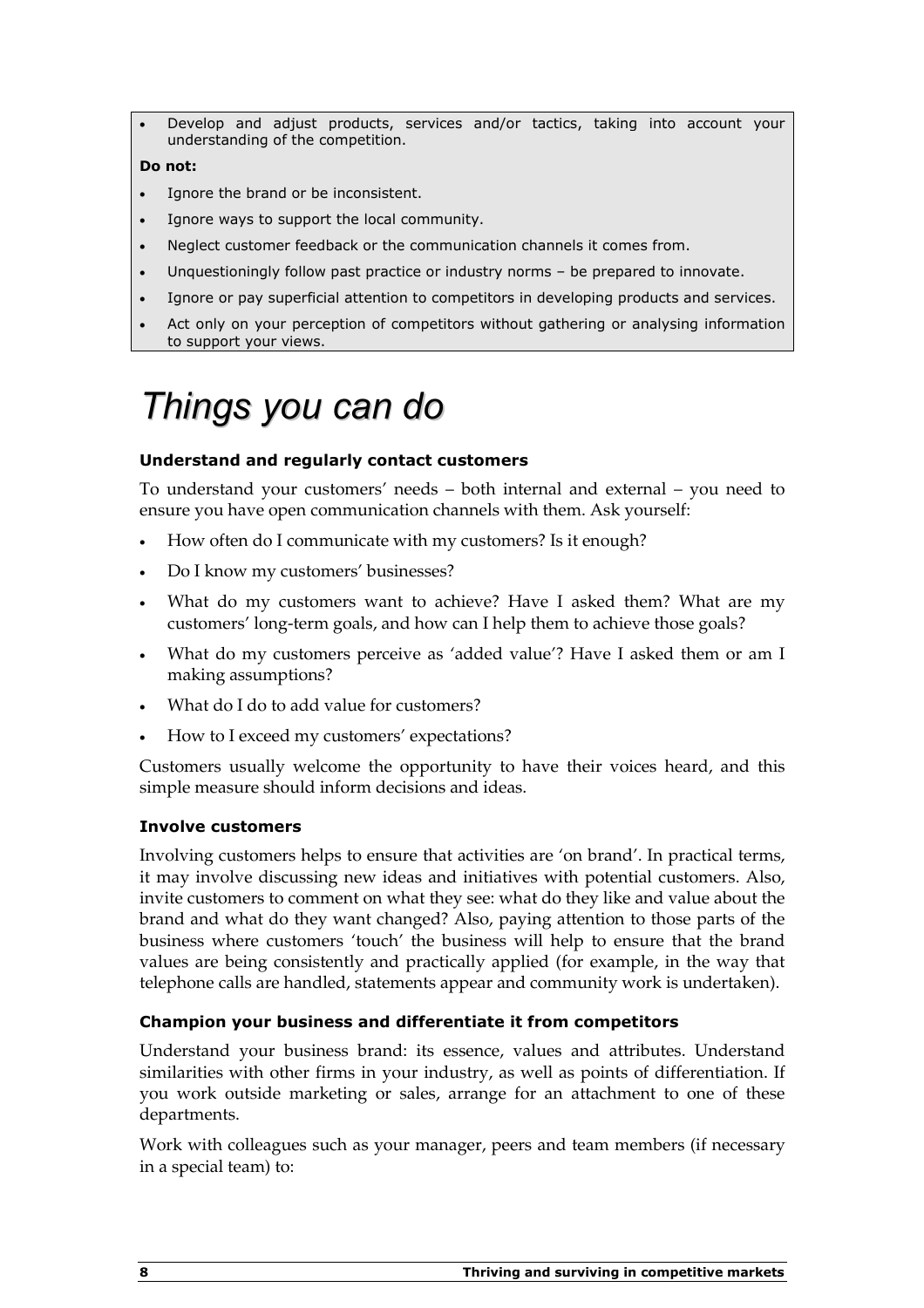- Review communications with customers, checking that the messages and tone are 'on brand'.
- Review products and services against the brand to identify areas that need improvement.
- Decide how the brand will be used the greatest priorities. For example, is it to provide reassurance, enable a premium price to be charged or create an intention to buy?
- Find at least three methods of gaining continuous feedback from customers. Analyse what these comments are saying about the brand and recommend changes to products and services as appropriate.
- Discuss with executives in other departments, or businesses, the techniques they use to differentiate their brand.

### Minimise barriers to employee contributions

Even for those employees that are not directly interacting with customers, their activities may still affect the firm's efficiency and the service it provides. Everyone should be encouraged and helped to share insights and comments from customers. In particular, employees close to the market should be encouraged to develop their insights by:

- Emphasising informal rewards.
- Coordinating the work of different departments.
- Influencing the views, values and overall approach of managers in the organisation.
- Fostering a healthy disregard for industry norms and encouraging experimentation and learning.
- Promoting trust and openness between individuals so that information and ideas are openly shared and discussed in an apolitical manner.

### Maintain a clear, practical understanding of competitors

Understanding competitors can be accomplished by developing a system to comprehensively monitor useful information about competitors and to integrate this into routine management activities. Also, develop a clear understanding of similarities, as well as points of differentiation with your key competitors. Regularly (monthly or quarterly):

- Identify the main competitors.
- Assess trends who is strengthening or emerging and why, who is declining and why?
- Analyse competitor's advertising (quantity and quality) and their brand messages.
- Disseminate information about competitors.
- Measure whether your business is becoming more or less differentiated than its competitors.
- Agree with colleagues whether there are any actions reactive or proactive to take resulting from competitors' activities.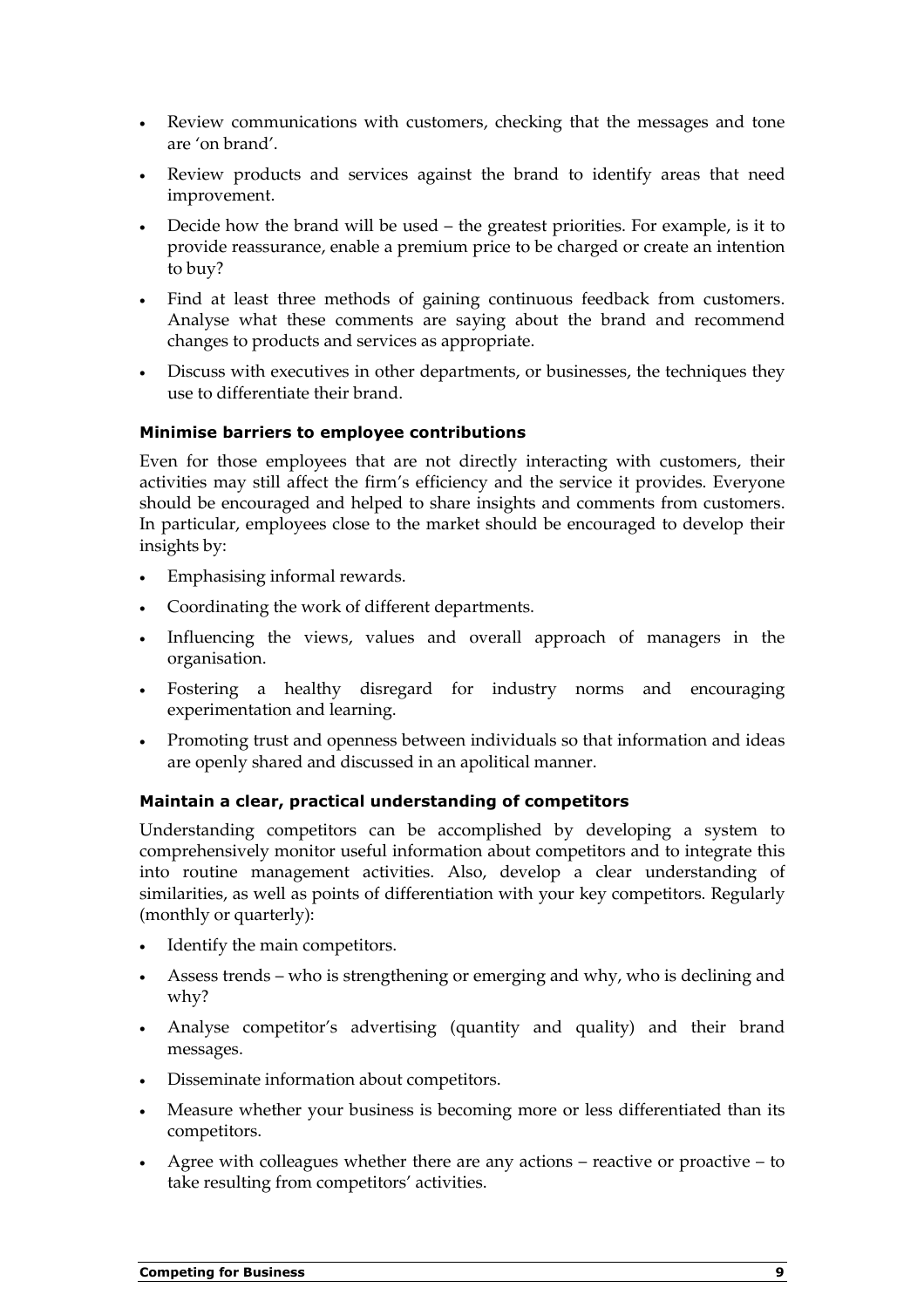- Interview members of staff who may have worked for competitors, finding out their views on the competitor's strengths and weaknesses.
- Talk with customers, suppliers and 'friends of the business' to find out what they are saying about competitors.

### Further action

Use the following table to identify areas for further development.

| <b>Issue</b>                                                                                                                                                                                                                                                                                                                                                                                                                  | <b>Response</b> | <b>Further Action</b> |
|-------------------------------------------------------------------------------------------------------------------------------------------------------------------------------------------------------------------------------------------------------------------------------------------------------------------------------------------------------------------------------------------------------------------------------|-----------------|-----------------------|
| Do you actively compete for<br>business with others by<br>focusing on the needs of<br>customers, rather than<br>internal development?                                                                                                                                                                                                                                                                                         |                 |                       |
| Do you capitalize on all your<br>strengths to build<br>competitive advantage? For<br>instance, do all of your<br>people feel empowered to<br>innovate and solve<br>problems?                                                                                                                                                                                                                                                  |                 |                       |
| Is your business and product<br>offering differentiated from<br>your competitors? If not,<br>what do you offer that<br>others don't? Do you<br>understand how your core<br>values and objectives<br>contribute to customer's<br>perceptions?                                                                                                                                                                                  |                 |                       |
| Do you adapt your strategy<br>to the needs of the market -<br>in this case by using the<br>level of competition<br>(determined by such factors<br>as barriers to entry) to<br>determine how you market,<br>advertise, brand and<br>innovate? For instance, is<br>growth best achieved<br>through entering new<br>markets or through<br>strengthening your brand?<br>Is the concept of a 'brand'<br>applicable to your market? |                 |                       |